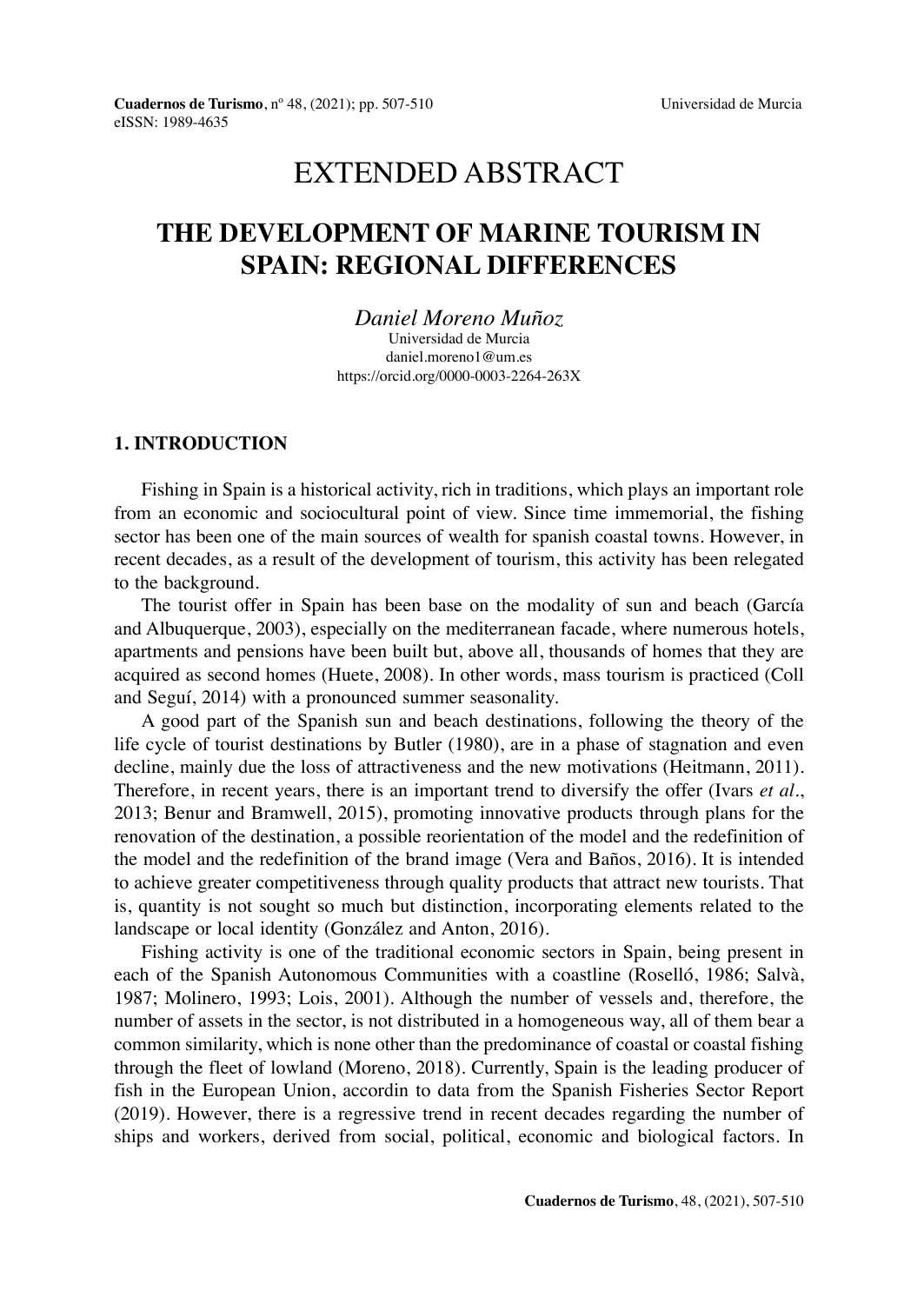others words, the fishing communities are facing new challenges as a consequence of this decline (Miret-Pastor *et al.*, (2018), which is why the activity is sought to be revitalized and new complementary income is sought to improve the situation (Gràcia, 2016)

Marine tourism is being promoted in different coastal in different coastal areas of the world (Kauppila and Karjalainen, 2012; Pérez and Espejo, 2012), especially in the most touristy countries such as Spain (Miret-Pastor *et al.*, 2019), That is, it seeks to unite the fishing and tourism activities. This fact, according to Martínez and Moreno (2014), is motivated by the complex situation in the traditional fishing sector, plunged into a crisis due, among other factors to the lack of workers, the withdrawal of vessels and the harsh of the trade, and the search for new competitive singularities to attract a greater number of tourist. It is worth mentioning that this tourism modality includes activities on land (gastronomic tastings, visits to fish markets and port facilities, knot workshops or guided routes by heritage elements that are directly or indirectly related to fishing) and in the sea (visualization of the fishing day), which is known as fishing-tourism (Moreno, 2018). Therefore, as Herrera-Racionero *et al.* (2018) state, these are novel proposals that respond to the need for diversification of fishing and tourism activity. However, as indicated by Caamaño *et al.* (2021), it cannot be said that marine tourism is a complementary means of income for the fishing sector since, for the most part, the companies involved are tourism. However, the work they do in order to enhance maritime culture is unquestionable and with their work they are favoring the conservation and promotion of fishing and all its culture.

According to Jiménez (2016), coastal populations can be considered as "fishing", since they live with a different identity due to the fact that a large part of their cultural elements have a marine influence. In this sense, the basic pillar on which marine tourism is developed is the tangible and intangible fishing cultural heritage, which can be used as a tourist resource (Moreno, 2018). That is to say, in these territories there is an authentic simple of living traditions worthy of knowing first hand. This type of tourism pursues various objectives: i) Obtaining new economic income by the ship owners; ii) Achieve a socioeconomic benefit for the places where it is developed; and iii) To evaluate and make known everything that concerns the maritime culture of the coastal populations.

In Spain, marine tourism has been promoted for more than a decade through Fishermen´s Guilds, private companies, town councils and GALP (Local Fisheries Action Groups). That is, it takes a short journey (Pardellas and Espejo, 2013), so it can be considered as a novel activity (Miret-Pastor *et al.*, (2015). However, there seems to be a clear predisposition of all of them so that this tourist modality becomes a new product that complements the traditional model of sun and beach and new competitive singularities are achieved.

# **2. OBJECTIVES**

Given that marine tourism has become a development opportunity for coastal towns with a maritime tradition, the approach arises of undertaking an investigation that investigates the current situation of this tourism modality in Spain. The fundamental objective that guides the research is to know the differences between the Autonomous Communities. To do this, it is necessary to study the existing legislative contrasts at the national and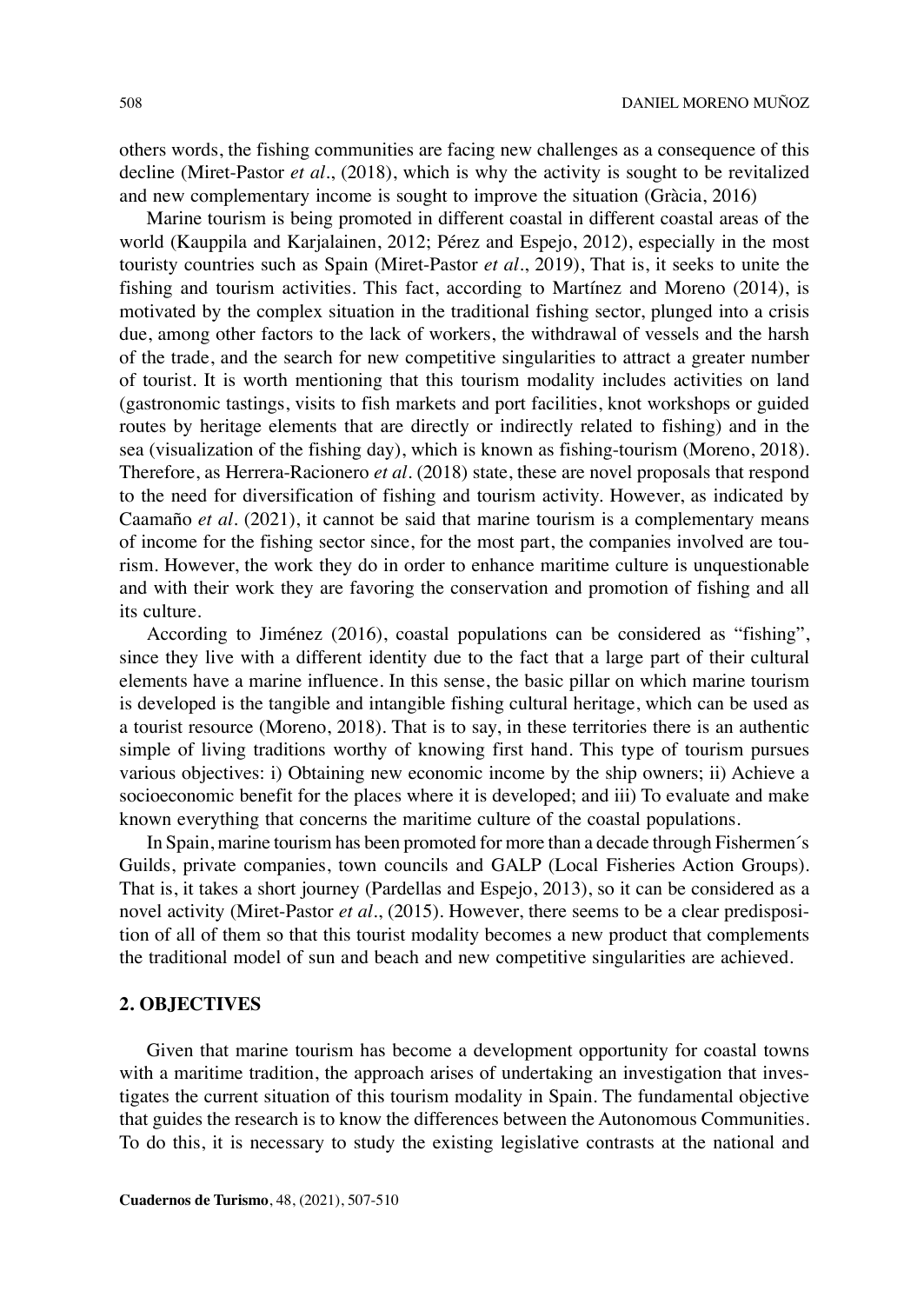regional level in fisheries matters and investigate the different marine tourism initiatives offered in each of the spanish regions.

#### **3. METHODOLOGY**

For the elaboration of this research, an exhaustive bibliographic review about marine tourism has been carried out, in the first place, in order to prepare an adequate introduction and theoretical framework. Next the current national and regional laws on fishing have been studied to find out the differences between them, and, finally, they have been compiled through various means (specialized literature and web pages of the public administration and of tour operators) the possibilities offered by each of the Autonomous Communities as regards this modality.

### **4. RESULTS**

The boost in marine tourism in Spain in the last decade has led to substantial changes in fishing legislation. This fact is given especially by one of the activities that this tourism modality encompasses, fishing tourism. For its proper development, a legal framework appropriate to the circumstances is necessary, for which various Spanish Autonomous Communities have modified their fishing laws, in order to achieve a diversification of the sector and carry out fishing-tourism under the best possible conditions.

It is necessary to clarify that in this section of the investigation the autonomous fishing laws are addressed in the first instance. The reason is simple, some Autonomous Communities included sections referring to fishing-tourism and marine tourism before state legislation. In this sense, both the regional and national laws present differences.

Marine tourism has a very short journey in Spain, limited to just over a decade if the creation of museum spaces on fishing activity is taken into account. The presence of this type of tourism has been found in practically all the Spanish coastal Autonomous Communities, except for the Canary Island. The number of initiatives is in continuous progression, which shows that there is a predisposition on the part of the actors involved (public administration, fishermen´s associations, ship owners and private companies) to value the maritime culture. In other words, it offers a complementary and alternative tourism product to sun and beach tourism typical of coastal areas.

# **5. CONCLUSION**

Regarding the introduction of marine tourism, it is interesting to note that regional contrasts are evident. Galicia is the territory where this tourism modality has developed the most, since it was the first to promote it through various local development projects. However, in recent years it has taken off with some force in other places such as Catalonia or Andalusia. Among the activities that are offered the most are the guided routes that allow to know heritage elements related to fishing and attendance at the fish auction, present in most of the Autonomous Communities, and the tasting of seafood, which implies the recovery of food traditions and a diffusion of the local gastronomy. These